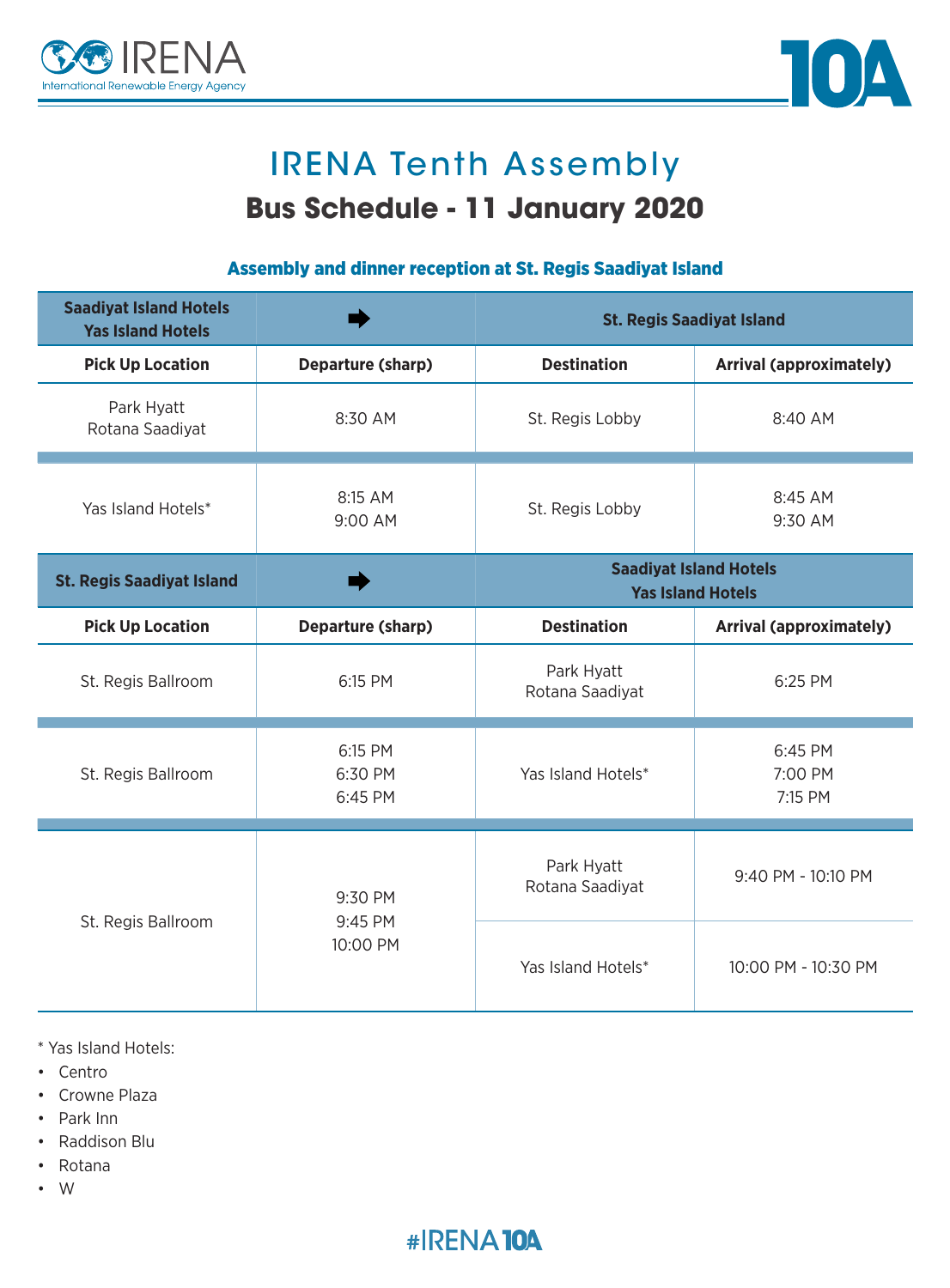



## IRENA Tenth Assembly **Bus Schedule - 12 January 2020**

### Assembly at St. Regis Saadiyat Island

| <b>Saadiyat Island Hotels</b><br><b>Yas Island Hotels</b> |                   | <b>St. Regis Saadiyat Island</b>                          |                                |
|-----------------------------------------------------------|-------------------|-----------------------------------------------------------|--------------------------------|
| <b>Pick Up Location</b>                                   | Departure (sharp) | <b>Destination</b>                                        | <b>Arrival (approximately)</b> |
| Park Hyatt<br>Rotana Saadiyat                             | 8:00 AM           | St. Regis Lobby                                           | 8:10 AM                        |
|                                                           |                   |                                                           |                                |
| Yas Island Hotels*                                        | 7:45 AM           | St. Regis Lobby                                           | 8:15 AM                        |
|                                                           |                   | <b>Saadiyat Island Hotels</b><br><b>Yas Island Hotels</b> |                                |
| <b>St. Regis Saadiyat Island</b>                          |                   |                                                           |                                |
| <b>Pick Up Location</b>                                   | Departure (sharp) | <b>Destination</b>                                        | <b>Arrival (approximately)</b> |
| St. Regis Ballroom                                        | 6:15 PM           | Park Hyatt<br>Rotana Saadiyat                             | 6:25 PM                        |
|                                                           |                   |                                                           |                                |

\* Yas Island Hotels:

- Centro
- Crowne Plaza
- Park Inn
- Raddison Blu
- Rotana
- W•

### #IRENA10A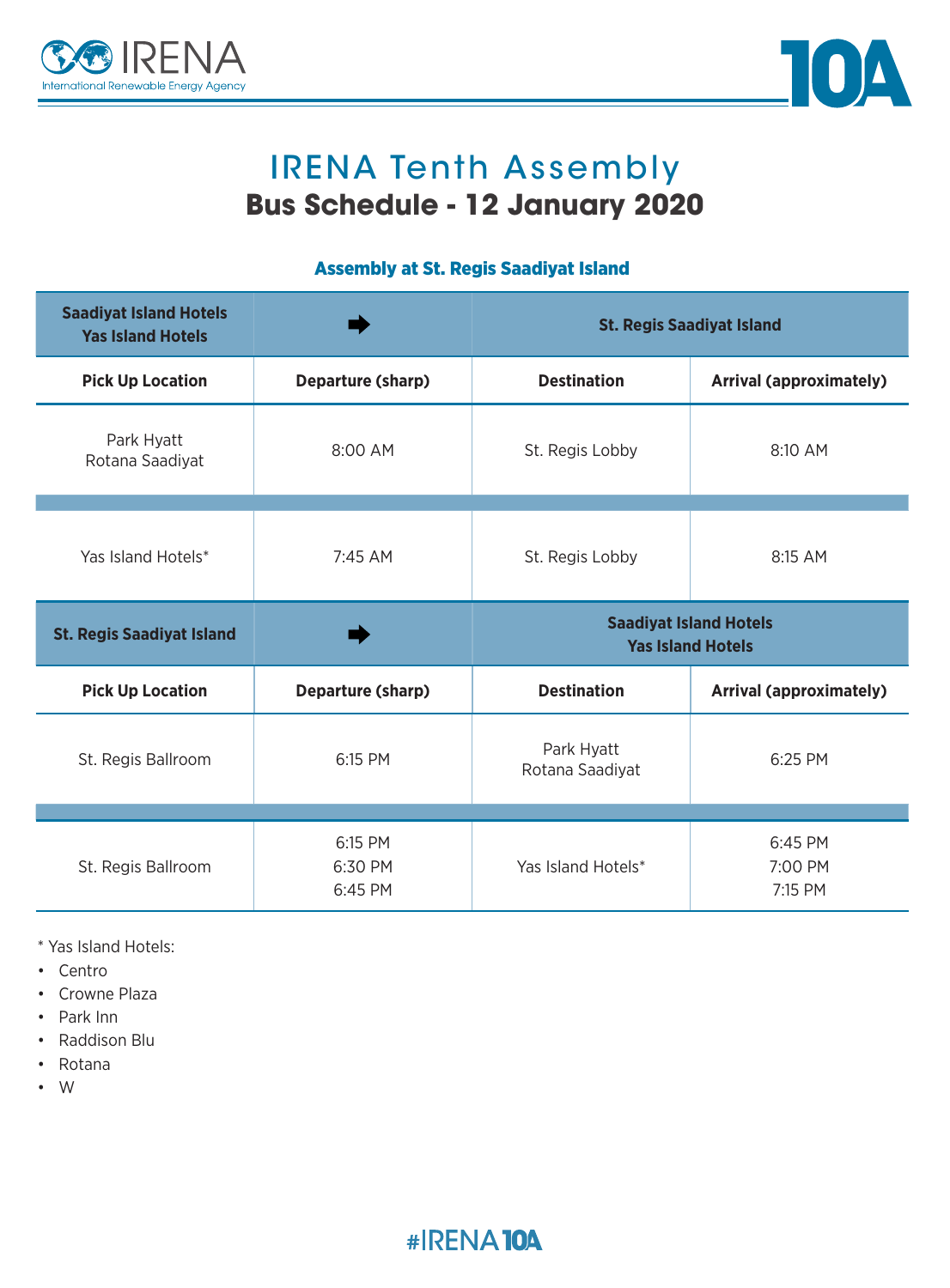



## **IRENA Tenth Assembly Bus Schedule - 12 January 2020**

### Formal Reception hosted by the UAE (by invitation only)

| <b>St. Regis Saadiyat</b> |                     | Al Jufr                                                       |                                |
|---------------------------|---------------------|---------------------------------------------------------------|--------------------------------|
| <b>Pick Up Location</b>   | Departure (sharp)   | <b>Destination</b>                                            | <b>Arrival (approximately)</b> |
| St. Regis Ballroom        | 6:15 PM<br>6:30 PM  | Al Jurf, Abu Dhabi                                            | 7:15 PM<br>7:30 PM             |
| Al Jurf                   |                     | <b>Saadiyat Island Hotels *</b><br><b>Yas Island Hotels *</b> |                                |
|                           |                     |                                                               |                                |
| <b>Pick Up Location</b>   | Departure (sharp)   | <b>Destination</b>                                            | <b>Arrival (approximately)</b> |
| Al Jurf, Abu Dhabi        | 9:45 PM<br>10:00 PM | Saadiyat Island Hotels*                                       | 10:45 PM<br>11:00 PM           |
|                           |                     |                                                               |                                |

\* Yas Island Hotels: \* Saadiyat Island Hotels:

- St Regis
- Centro
- Park Hyatt
- Crowne Plaza • Park Inn
- Rotana Saadiyat
- Raddison Blu
- Rotana
- W•